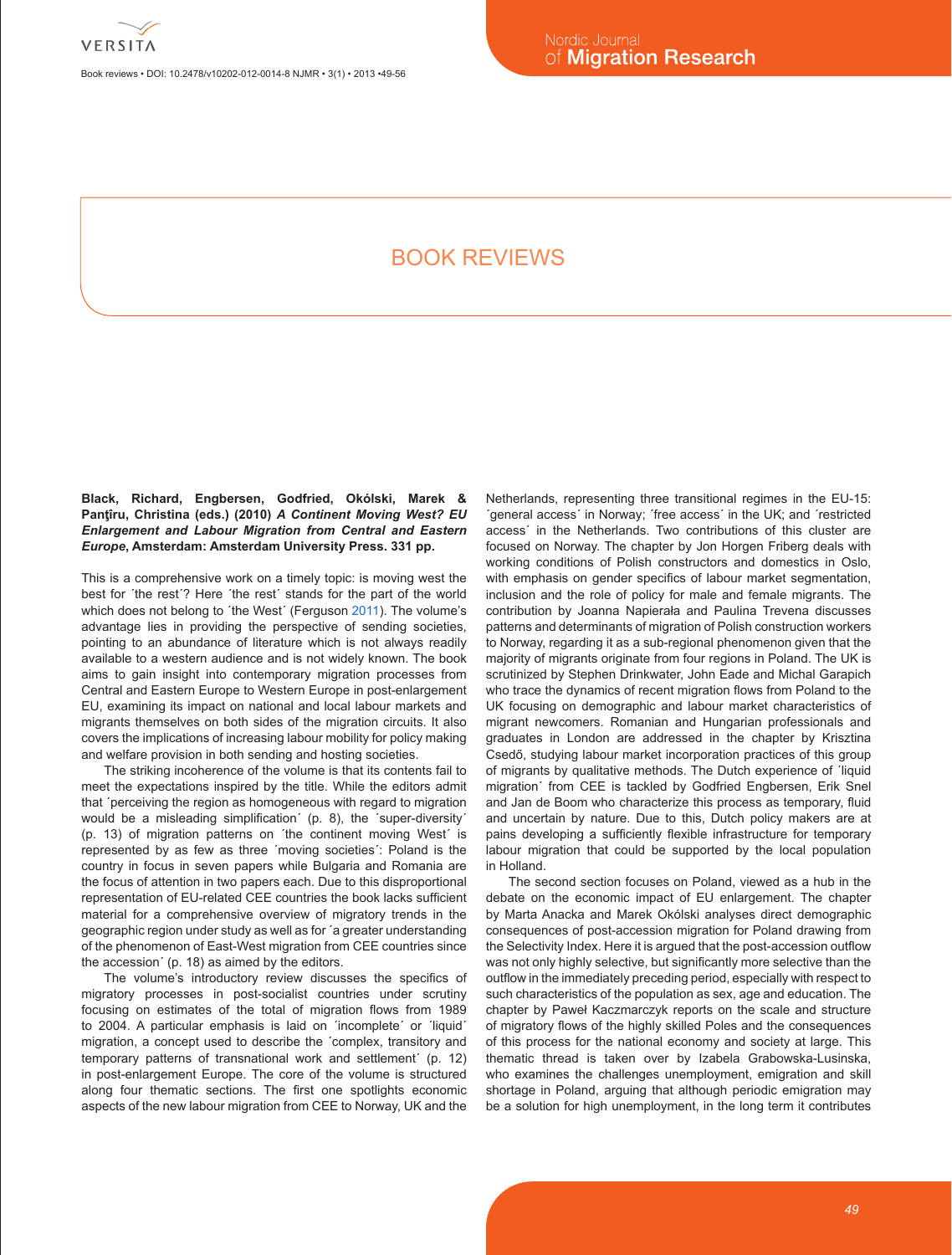to brain drain, while incomplete migration may lead to a disharmony of employment activity of indigenous labour resources both in short and long terms.

The third cluster of chapters places emphasis on migration in most recent EU entrants – Bulgaria and Romania – viewed as ´typical immigration countries, characterized by temporary and partly irregular flows' (p.13). The chapter by Eugenia Markova aims to identify the size, nature and the dynamics of emigration from Bulgaria, providing empirical evidence on the economic and social costs and benefits of emigration for the country and discussing the most recent government measures to optimizing migration effects. The contribution by Vesselin Mintchev and Venelin Boshnakov scrutinizes return migration to Bulgaria. Drawing from the micro-data of a representative household survey it shows that although the bulk of Bulgarian migrants are engaged in low-skilled temporary jobs, returnees are usually satisfied with the results of their work abroad. In line with this argument are findings of Dumitru Sandu on Romania, showcasing that temporary work abroad serves as a modernizing factor for Romanian society, making an impact on individual- and community-level attitudes that reflect ´modernity´. The view on migration as a modernization tool is maintained in the chapter by Swanie Potot, suggesting that transnational activity of Romanians is a survival strategy to counter the economic hardships of postsocialist transformations, which works in favour of the transition process.

The last section of the volume is focused on welfare implications of new migration fluxes incited by the EU enlargement, aiming to measure the pressure of migration on social protection systems in the enlarged Europe (contribution by Krzysztof Nowaczek) and to define whether the EU Directive on Free Movement is a challenge for the European welfare state (contribution by Wolfgang Ochel). The former chapter concludes that in the UK, Ireland and Sweden the amount of social benefits received by immigrants coming from new member states has been relatively small and has not proved to be a major challenge for welfare state systems, but it seems to grow in scale and might become problematic in terms of public and policy discourse shortly. The conclusions by Ochel are more pessimistic considering the risks he associates with the enactment of the Directive on Free Movement, which in the author's opinion might impose excessive demands on the solidarity of EU citizens in hosting societies.

Overall, it is mainly the latter two chapters which regard migration as potentially problematic. It is notable that ´the worst´ part of migration is voiced by authors on the demand side, which defines and bolsters a ´moving West´ of cheap labour from ´the rest´. This is paradoxical given that it is hosting societies who ´come to rely ever more on immigrants to balance supply and demand in labour markets, and more generally to fuel economic growth´ (OECD 2007: 11), and whose population would decline without migrants (Phillips 2008). Meanwhile, the contributors in this volume from the supply side (some coming from the demand side) tend to favour the migration toward the West, turning a blind eye to ´bitter berries of better life´ (Tolstokorova 2010) for ´the rest´, such as high-risk migration resulting in trafficking of human beings, labour and sex-slavery (Caritas 2010), the growing backlash against immigration and negative public attitude to it in host societies (Papademetriou 2012) and most importantly, the ´human cost of displacement for development´ with its severe consequences, including ´the loss of cultural identity, shifts in family and gender roles, and fractured relationships between generations´ (Bennett & McDowell 2012). Therefore, for a better understanding of East-West labour migration in Europe which ´is becoming increasingly diverse, fluid and sub-regionalised in nature, as well as gendered

and differentiated in its consequences for individuals, labour markets and the wider society´ (p.20), more research is required with a wider representation of the ´continent moving West´ and more focus on the human component of this process for both ´the West´ and ´the rest´. Alissa Tolstokorova

PhD, Independent expert in gender and migration, Kyiv, Ukraine

## *References*

- *Bennett, O & McDowell, C 2012, Displaced: the human cost of development and resettlement, Palgrave Macmillan, New York.*
- *Caritas 2010, The female face of migration. Advocacy and best practices for women who migrate and the families they leave behind, Caritas Internationalis, Rome.*
- *Ferguson, N 2011, Civilization: the West and the rest, The Penguin Press, New York.*
- *OECD 2007, Gaining from migration. Towards a new mobility system, by Dayton-Johnson, J, Katseli, LT, Maniatis, G, Münz, R & Papademetriou, D*
- *Papademetriou, D 2012, Rethinking national identity in the age of migration. Council statement. Transatlantic Council on Migration President, Migration Policy Institute and MPI Europe.*
- *Phillips, L 2008, 'Europe's population would decline without migrants' in Eurobserver. Available from: http://euobserver. com/851/26799*
- *Tolstokorova, A 2010, 'Bitter berries of better life: socio-demographic costs of labour migration for the Ukrainian society', ENQUIRE, no. 5, pp. 68-94. Available from: http://www.nottinghamcourses. com/sociology/prospective/postgraduate/enquire/enquirepdfs/5th-tolstokorova.pdf*

## **Fortunati, Leopoldina, Pertierra, Raul & Vincent, Jane (eds.) (2012)** *Migration, Diaspora, and Information Technology in Global Societies***, New York and London: Routledge. 271 pp.**

The topic of Information Communication Technologies (ICTs) and its appropriation by migrants and diaspora communities is an emerging interdisciplinary field of study. In recognizing the multifaceted aspects of new media and its relation to migration, this edited volume brings together scholars from a variety of academic backgrounds such as sociology, anthropology, psychology, communication, information science and cultural studies. The aim of the editors is to explore which role new media technologies play in the life of migrants and how these influence diasporic conditions.

The broader idea of the book has been aptly set out in the preface, written by Daniel Miller, whose current research projects are dedicated to social media and digital anthropology. With the introduction of ´new media´ due to the affordability and global presence of digital technologies, a shift can be observed from migrants being seen as passive objects in the news to active contributors to media production. Interestingly, Miller explicitly points out that migration is not a special case as such and states that ´what matters most to these migrants is exactly the same as what matters most to nonmigrants´ (p. xiv). Likewise, the use of new media is a topic everyone can relate to as it is increasingly blending into the activities of our daily routine. However, as several contributions underline, especially in the life worlds of migrants, the availability of ´Polymedia´ is of great

*<sup>\*</sup> E-mail: alicetol@yahoo.com*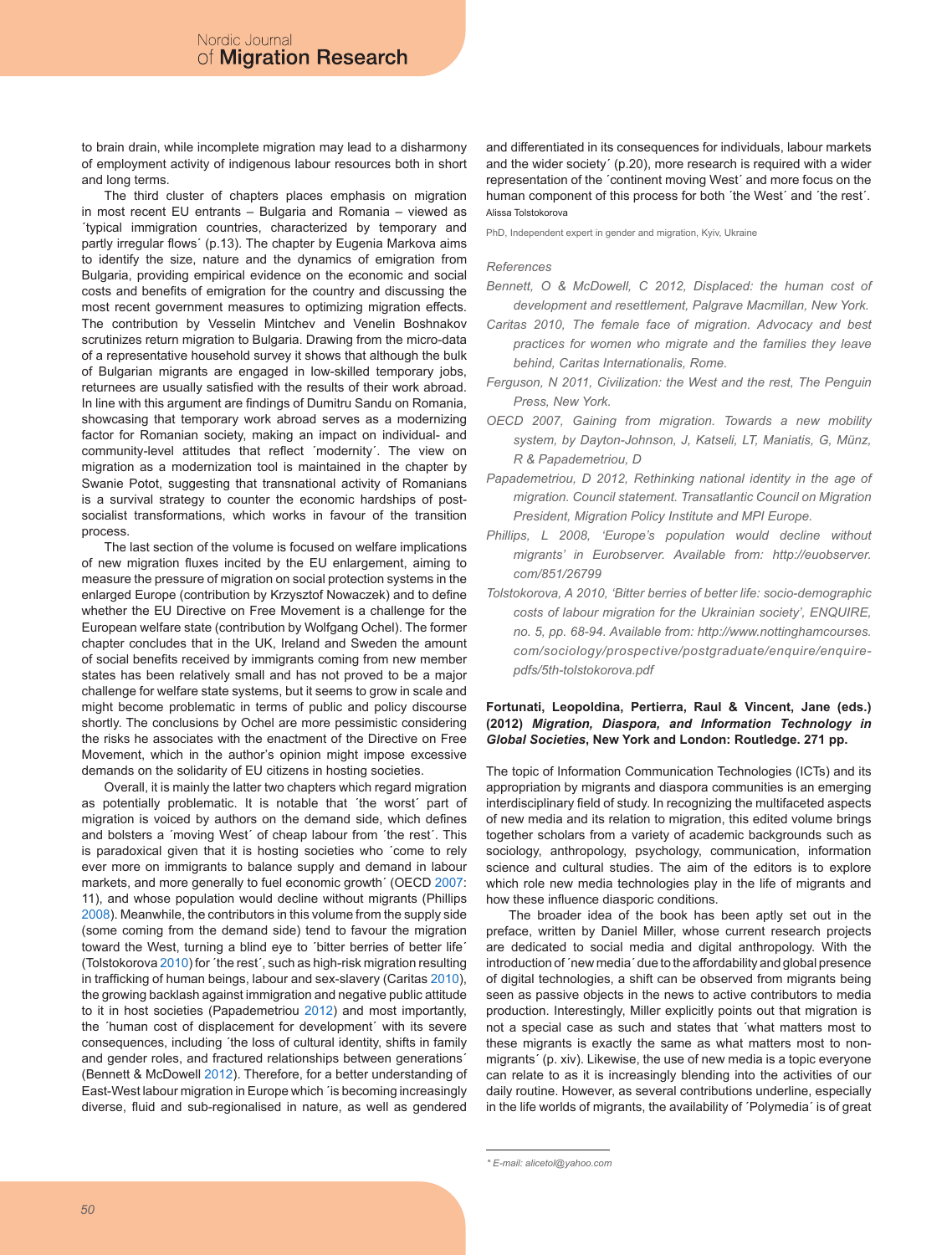importance as these digital media infrastructures play a mediating role in relationships, which enhance processes of co-construction of contemporary societies.

The book consists of an Introduction and sixteen separate chapters accompanied by relevant and up-to-date bibliographical references. The chapters are broadly divided into five thematic sections and there is a useful index at the end of the book. In the Introduction the editors refer to Putnam's notions of ´bonding´ and ´bridging´ social capital to highlight as a connecting theme the interplay between ICTs that allow migrants to network with people of their own culture as well as venture out into new worlds. A conceptual perspective on migrants' active participation in the current broadband society opens the volume, while the four subsequent thematic sections consist of more empirical oriented research studies.

A key strength of this volume is that it presents a substantial range of different, yet complimentary articles. The diversity of approaches is illustrated for example in several contributions that focus on China. These case studies offer a fresh insight into the intersection of media use and internal and international migrants, addressing new cartographies of electronic mediated communication. In contrast to most of the work presented in this volume, Pui-lam Law addresses the flip side of new media technologies and observed weakened family ties of migrant workers in southern China who tend to use cyberspace to indulge themselves in escapist entertainment. In studying the Chinese diaspora in Prato, Italy and Melbourne, Australia, Tom Denison and Graeme Johanson describe the function of ICTs for Chinese migrants in positive terms as global virtual networks which serve as ´portable safety nets to shore up culture and identity´ and reiterate the main observation and central tone of the book. Going beyond the potential benefits and disadvantages of ICTs for migrants, David Kurt Herold examines how expatriates in China share their experiences with the world and hereby function as crucial mediators by taking up the role of ´bridge bloggers´ and contribute to reporting on China. Such a multidimensional view on the use and meaning of ICTs is seen in other parts of the volume as well, which makes it stand as a versatile research tool for researchers in the field of new media and migration studies.

In addition, this edited volume contains original and innovative approaches to the study of how new media contributes to processes of co-construction. For example, while the bulk of the literature focusses on adults and first generation migrants, Lelia Green and Nahid Kabir take the point of view of migrant children's ICT use in the negotiation and construction of their future in Australia and their identity as youngsters. This pioneering research shows that it is of great value to investigate how youngsters in the diaspora are influenced by the media use of their parents and how they develop a sense of belonging and express themselves through ICTs. By looking into Moroccan, Russian and Turkish migrant communities in Germany, Andreas Hepp, Cigdem Bozdag and Laura Suna shed an interesting light on the multiplicity of migrants' media use and communicative connectivity. These authors design a typology in which they distinguish between origin-, ethno- and world-oriented migrants. Although the lion's share of the inquired mediatized migrants is ethno-oriented, they observed that diasporic media cultures are much more differentiated than is often assumed and are able to go beyond origin and bi-cultural networking as these contain transcultural and cosmopolitan potential. This demonstrates that studies which go beyond questions of integration reveal more dynamic social relationships occurring in the broadband society.

One general criticism of this rich collection is that by largely celebrating the overall potentials of ICTs for migrants, the authors neglect to address the contested terrain of digital media, which includes the discussion of issues of safety, security, racism and discrimination. In studying new media as a lens to look at migrations from an intercultural perspective, it is unfortunate that this volume does not go much beyond the processes of divergence and convergence and the dichotomy of integrative and insulating potentials of digital media for migrants. Although I share the editors' view stated in the introduction that ´we are all migrants in the virtual space´ (p. 8), this might create expectations that the volume will analyze the reality of migrants and non-migrants together, as both are conceptualized as digital contributors and consumers sharing similar experiences of ´virtual migration´. In actuality, studies are not specifically taken up in this volume that include both digital linked migrants and non-migrants related to other interesting topics worth exploring such as (ethnic) e-commerce, online learning, the role of ICTs for remittance-based development and philanthropy, issues of free expression and censorship on the net, Internet activism and the creation of global solidarity networks or transnational sharing and its potential for enhancing global citizenship in multicultural societies. However, it is understandable that not all the wide-ranging modalities of the development of a knowledge society and its implications for mobile actors in the global economy can be dealt with in one single cohesive overview.

By going beyond isolated observations and framing the adoption of ICTs by migrants within an intercultural approach, this volume nevertheless examines an interesting compilation of diverse research topics, including gender, generational transformative processes, and religious and socio-cultural dimensions. By drawing upon the concept of migrants as e-actors, this volume acknowledges their active and creative role in the development of the information society. A great strength of the book is the combination of conceptual work and empirical case studies, which allows readers to acquire a nuanced understanding of the personalized use of ICTs and its social implications in an increasingly mobile world. The editors succeed in avoiding a western-centric perspective by not only focusing on Western regions but by including empirical material on Jamaica, the Philippines, Paraguay, Congo and China as well. Furthermore, the research presented is based on a variety of quantitative and qualitative research methods, including ethnographically oriented methodologies, interviews, life stories and survey data.

In conclusion, this thoughtful work which reaches beyond disciplines and borders should be of great interest to a wide audience of students and scholars interested in migration, media, communication, diaspora studies and transnationalism. This volume demonstrates the ambivalent characteristics of ICTs and the agency of its users while exploring its multiple potentialities. The relationship between technology and society and its intersection with migration is a challenging and thought-provoking research domain to which this book offers a myriad of suggestions for further investigation. Hannelore Roos

PhD Candidate in Social and Cultural Anthropology, KU Leuven

# **Guild, Elspeth & Minderhoud, Paul (eds.) (2012)** *The First Decade of EU Migration and Asylum Law***, Leiden and Boston: Martinus Nijhoff Publishers. 485 pp.**

The First Decade of EU Migration and Asylum Law is the 24<sup>th</sup> volume in the Jan Niessen and Elspeth Guild-edited series, *Immigration and Asylum Law and Policy in Europe*. Volume 24 is a celebration of the first 10 years of the *European Journal of Migration and Law (EJML)*

*<sup>\*</sup> E-mail: Hannelore.Roos@soc.kuleuven.be*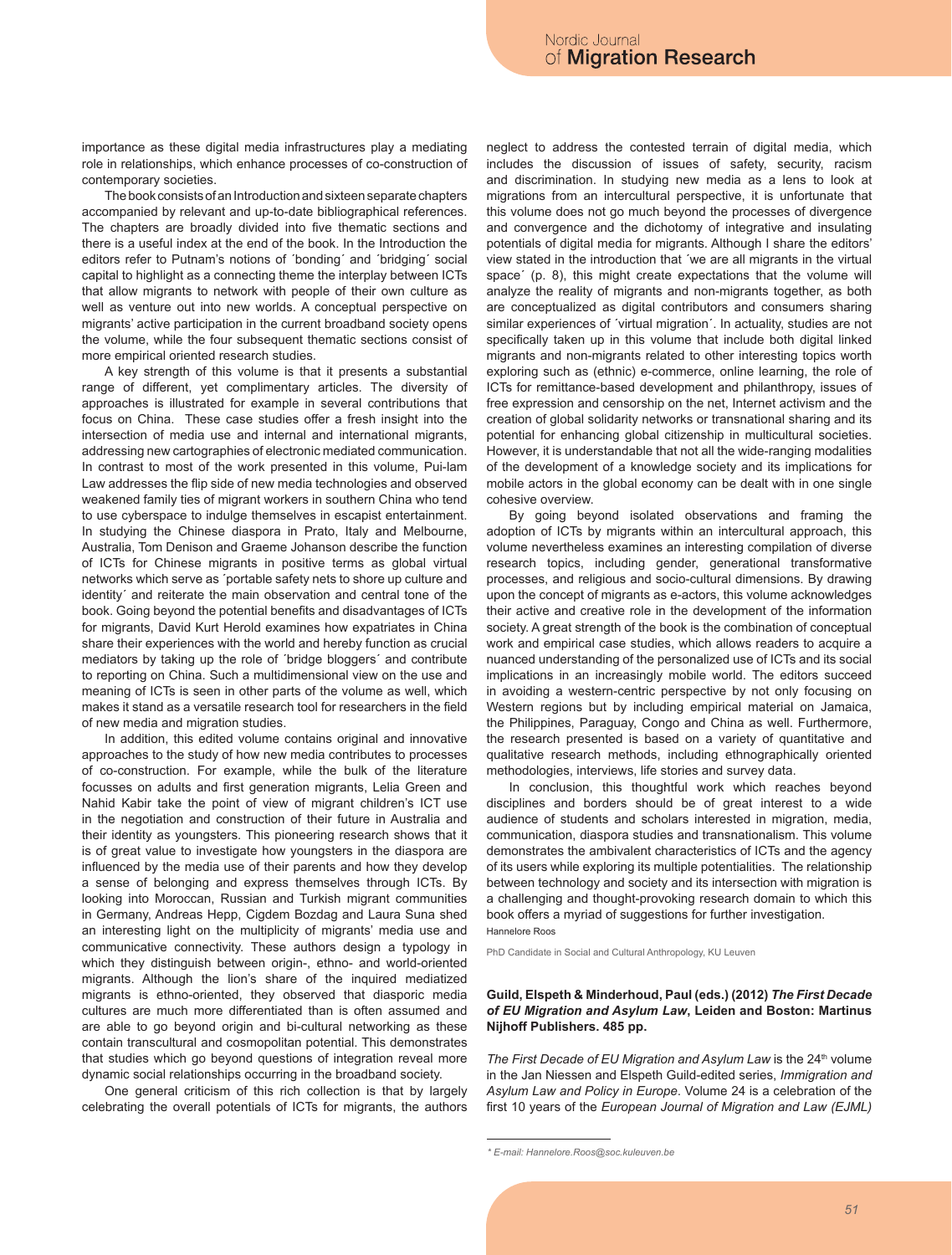and its 16 chapters are a combination of specially commissioned pieces on issues that have had particular impact on the development of the field along with updated versions of some of the most significant articles to appear in the EJML over the course of its first decade.

The book is divided into four sections dealing with, respectively, EU citizens, EU borders and irregular migration, EU immigration and asylum, and a final section entitled ´The Right to Have Rights´. Lack of space prevents detailed engagement with each of the 16 chapters which, though consistent in the depth and rigour of their analysis, are widely varied in terms of the aspects of EU immigration and asylum law with which they deal.

Instead, I will read *The First Decade of EU Migration and Asylum Law* as an evaluation of efforts to develop a common EU immigration policy since the Treaty of Amsterdam transferred competence over asylum and immigration to the EU in 1999. The important matters in such an evaluation concern the extent to which the power of Member States to dictate immigration law and policy has been diluted and how this has impacted on immigration law from a human rights perspective. In other words, to what extent has there been a move from intergovernmentalism to Europeanisation in the field of immigration and how has an increasingly harmonised EU approach to immigration impacted the human rights situation of those whose lives are most directly affected by EU action in this field?

The volume makes it clear that entry into force of the Lisbon Treaty in 2009 may have altered the EU legal landscape such as to significantly enhance creation of common EU immigration rules. Moreover, the changes wrought by Lisbon increase the possibility that any common EU immigration rules would take account of human rights considerations.

Under the Lisbon Treaty the European Parliament, viewed as more migrant-friendly than other EU institutions, had its role as colegislator extended from matters concerning irregular immigration to legal immigration; the Court of Justice of the EU (CJEU) was empowered to give preliminary rulings to any national court or tribunal on the validity of acts by EU institutions in the area of freedom, security and justice (AFSJ); and legal force was given to the EU Charter of Fundamental Rights.

Sergio Carrera's chapter, on the impact of the Lisbon Treaty and the Stockholm Programme, the EU's third multi-annual framework setting out policy priorities for the AFSJ, illustrates the extent to which the Treaty changes emboldened the Commission to articulate its own agenda in the context of the Stockholm Programme.

Carrera characterises the ensuing Commission-Council contretemps as symptomatic of a clash between Europeanisation and intergovernmentalism (p. 243) and makes clear that the power of the Council to dictate legislative action in the AFSJ has been diluted. The Commission has shown itself to be willing to go beyond the policy priorities set by the Council, notwithstanding the Treatybased prerogative of the Council to define the strategic guidelines for legislative and operational planning within the AFSJ. A similar assertion of independence by the European Parliament in its resolution on the Stockholm Programme may indeed suggest that considerable distance has been travelled on the road from intergovernmentalism to Europeanisation.

Diego Acosta's chapter on the adoption of the Returns Directive, however, casts significant doubt on the extent to which the Parliament's role as co-legislator will mean a more human rightscompliant common EU immigration policy, and indeed the extent of the dilution of Member States' power to dictate the rules of the game in the field of immigration. Acosta suggests that one of the reasons the Parliament approved a piece of legislation that codified

at EU level a rights-deficient expulsion regime (Baldaccini 2009: 2) was pressure from national governments. To counter the increased powers of the European Parliament national governments may have encouraged their MEPs to follow the position taken by Member States in the Council (p. 200).

Another feature of the post-Lisbon landscape which will be key to ensuring a human rights-compliant common immigration policy is the Charter of Fundamental Rights, the subject of a chapter by Steve Peers. While the Charter is addressed to EU Member States and institutions only when they are implementing EU law, most of its provisions are applicable to all persons in the territory of the EU, regardless of their status.

Peers ends his chapter, and indeed the volume as a whole, on a positive note. Pointing out that the Charter recognises a number of immigration-related rights that have heretofore not been included as human rights in other international instruments, such as the right to social security after moving to another country and the right to asylum, Peers essentially highlights the Charter as evidence of the progress that has been made from discretion to rights: at the very minimum the Charter is hard proof of the extent to which many aspects of immigration law are now rights-based rather than discretion based (p. 468).

Such an optimistic endnote to the book has, however, to be viewed in the context of much of the justified criticism of EU immigration law and policy which animates some of the other contributions to *The First Decade of EU Migration and Asylum Law*. Ryszard Cholewinski's chapter, with its 51 pages making it more than twice as long as most of the other contributions to the book, is an updated version of an article that appeared in the EJML in 2000. While Cholewinski points out that initial discussion of the need for a common EU approach to dealing with the issue of irregular immigration took a dual approach, focusing both on prevention of irregular immigration and protection of those in an irregular status (pp. 129 - 132), measures adopted since entry into force of the Treaty of Amsterdam betray a preoccupation with security, particularly since the terrorist attacks of 11 September 2001 (p. 178).

Cholewinski's argument that the EU has failed to devote sufficient attention to irregular immigrants' rights is substantiated by the chapter of Acosta on the adoption of the Returns Directive which illustrates how the negotiations on the Commission Proposal for a Returns Directive resulted, on the whole, in a piece of legislation which was far less immigrant-friendly than the original Proposal.

Irregular immigrants are not the only category of third-country national, however, whose rights are adversely affected during the law-making process. Louise Halleskov Storgaard's chapter on the Long-Term Residents Directive illustrates the extent to which this particular piece of legislation was watered down from the initial Commission Proposal and how far short the Directive falls of the aim articulated in the Tampere Conclusions that long-term resident thirdcountry nationals would be granted ´a set of uniform rights which are as near as possible to those enjoyed by EU citizens.´

What conclusion, then, are we to draw in relation to the development of a common EU immigration policy on the basis of this book? In the introduction to the volume, written by Kees Groenendijk and brimming over with arresting insights and thought-provoking opinions, the author takes a positive view. He argues that the CJEU's gradual restriction of Member States' discretion with regard to EU citizens and their family members is reproduced in new measures on third-country nationals, the Europeanisation of immigration law bringing Member State' actions traditionally excluded from external scrutiny within the purview of lawyers and courts (p. 3). Groenendijk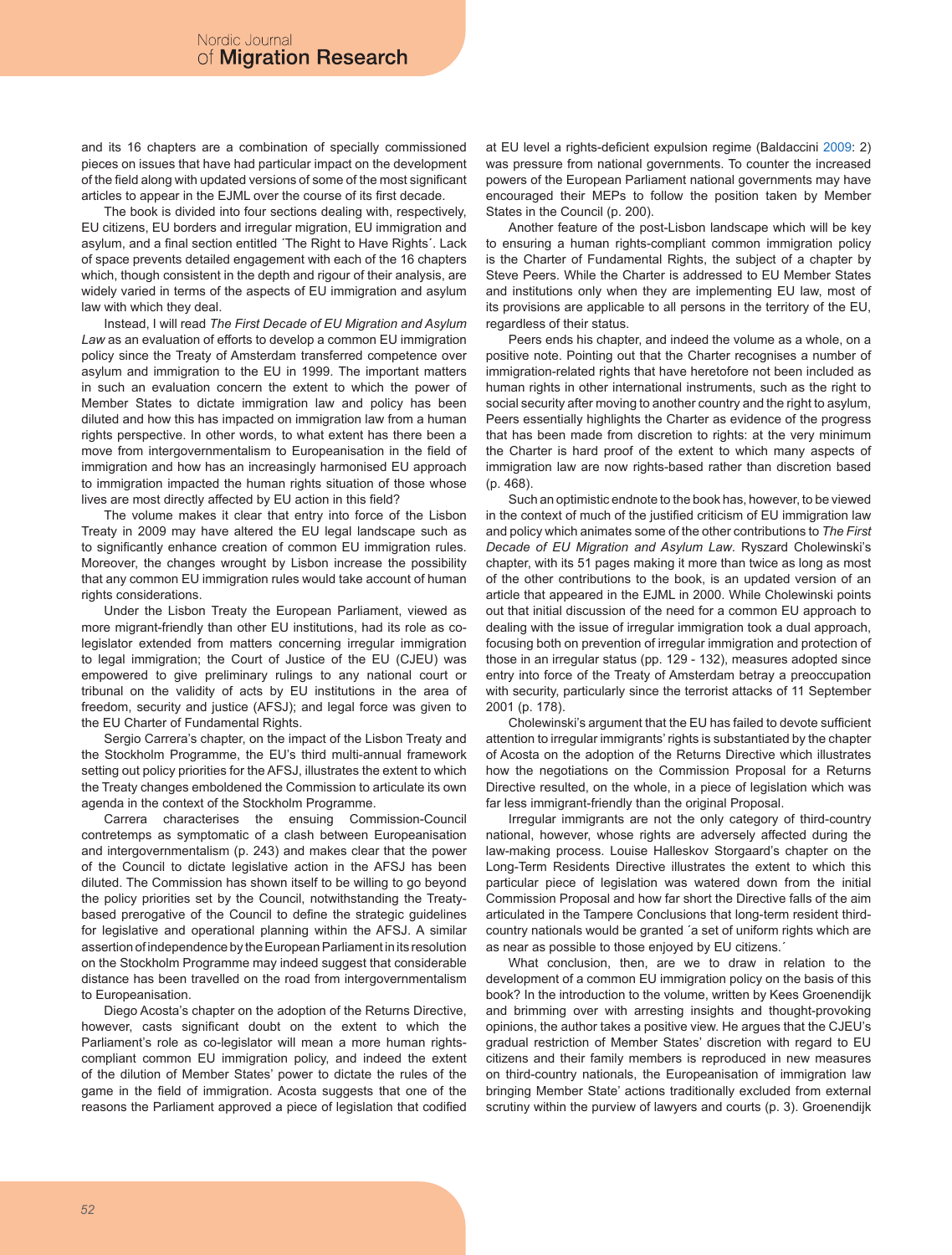concedes that some directives allow Member States to continue to apply national rules or policies, and that there has been a tendency for them to bring their national law into line with EU minimum standards by making national standards more restrictive. He argues, however, that the last decade has witnessed a transfer to the EU of most law-making competences concerning admission and expulsion of non-citizens, with Member State authorities not yet fully aware of the extent of the loss of discretion and sovereignty in this area of law (p. 9).

We might thus conclude that while the last decade has witnessed considerable progress in the development of common EU immigration rules, particularly in the field of irregular immigration, such development has seen the human rights of third-country nationals take a back seat to EU concerns with security and migration control. While it would be fanciful to suggest that this characterisation of EU immigration law and policy will require revision in the immediate future, the changes wrought by the Lisbon Treaty do present us with a legal and institutional landscape in which the human rights of immigrants may be more easily mainstreamed into the creation of EU immigration law than was heretofore possible. These are just some of the many conclusions to be drawn from this welcome addition to the burgeoning canon of EU law and migration literature, an addition which will be of interest to immigration lawyers and academics alike. Alan Desmond

PhD Candidate at the Faculty of Law, University College Cork, Ireland Irish Research Council Postgraduate Scholar

#### *References*

*Baldaccini, A 2009 'The return and removal of irregular migrants under EU law: an analysis of the returns directive', European Journal of Migration and Law, vol. 11, pp. 1–17. DOI: 10.1163/157181609X410566*

# **Jacobsen, Christine M. (2011)** *Islamic Traditions and Muslim Youth in Norway***, Leiden and Boston: Brill. 419 pp.**

*Islamic Traditions and Muslim Youth in Norway* is a rich ethnographic study of two Muslim youth organizations in Norway: the General Assembly of the Muslim Youth of Norway (*Norges Muslimske Ungdom*, abbrivated NMU) and the Muslim Student Society (*Muslimsk Studentsamfunn*, abbrivated MSS). The book consists of an introductory chapter that sets out the focus of the study and presents the main theoretical presuppositions that have guided the enterprise. Besides the introduction, the book consists of seven empirical chapters that present the findings from the field observations and interviews, and excerpts from texts and speeches produced by the two youth organizations. The aim of the study is to provide ´in-depth ethnographic material about young Muslim's active engagement in (re)defining Islamic traditions, Muslim identities and their future in the Norwegian context´ (p. 4). Building on the theories of Talal Asad and Saba Mahmood, Jacobsen pays special attention to issues that can broadly be related to processes of individualization, authority, the formation of pious subjectivities, hybridization and the authority to interpret. The study is well-written. Jacobsen is clearly in command of the complex theories used in the book, and there is a good balance in the study between empirical findings, analysis, theoretical reflections and meta-discussions.

In chapter one the ethnographic context is described and the study is related to earlier research on Muslim youth in Europe. Thereafter, in chapter two the author introduces the two studied organizations and relates them to the context of Islam and Muslims in Norway. By studying practices that are related to marriage, consumption and ritual, she then focuses on chapter three on Muslim narratives and imaginaries of identities and shows how these identities construct belonging. Tensions between the so-called global Muslim community, Euro-Norwegian Muslims, family and ethnic diaspora are explored and related to questions of identity. In chapter four she analyses how young Muslims and their respective organizations take part in and relate to public discussions on Islam and Muslims. The aim is to highlight and investigate ´Muslim organizations as arenas for the creation and expression of a Muslim political subject position´ (p. 12). The next chapter focuses on the transmission of Islamic traditions and knowledge and contains information about how 'this' knowledge is discussed and inculcated in the family, the Koran schools and among young Muslims. Generational differences and differences over interpretation are highlighted and analysed in relation to the experiences of the young Muslims in the study. In chapter six Jacobsen examines ´the ways in which people are made to respond to Islamic discourses and knowledge, and how they are subjectivized by means of a set of techniques of the self´ (p. 13). The last chapter is in one way a conclusion, but it is also a ´theoretical elaboration of the key issues addressed throughout the book´ (p. 13).

Identity politics and negotiations over the traditions, expectations and demands of the non-Muslim society and the Muslim community are recurring themes in the book. Contrary to popular understandings of Muslims (especially so-called pious women who adopt external Muslim attributes, i.e. the *hijab*), the study makes it clear that it is not possible to see one dominant pattern of thought or action. Negotiations and identity formations involve both external and internal expectations, and for the young Muslims included in the study the most important goal is to find a balance between a Muslim identity and a Norwegian identity. In other words, the informants' ambitions are to be 'good' Muslims and at the same time well-integrated, educated, active and responsible Norwegian citizens. In order to live up to this goal it is necessary to fight the prejudices of both non-Muslim Norwegians and believing Muslims. Sometimes it was more difficult to convince fellow Muslims than non-Muslims that it was a pious act to study at university and take part in the wider Norwegian society. A recurring theme in the analysis is how to ´establish a correspondence between the inner and outer aspects of faith and to engage in religious practices as a means of disciplining and transforming oneself according to a model of Islamic moral personhood and piety´ (p. 358).

This presentation of the contents of the book above should make it clear that it is difficult to give a comprehensive summary of Jacobsen's rich study. This way of writing ethnography and its connection with advanced theories of identity processes and the formation of pious subjectivities sometimes make it problematic to differentiate between the actual empirical results, the theoretical discussions and the meta-analysis. Even though Jacobsen is clearly making use of all the theories discussed in the introduction of the book (which is not always the case), the reader will find it difficult to differentiate between the actual empirical data from Norway and the advanced theories used in the book. It is also evident that Jacobsen is heavily dependent on Asad's and Mahmood's theories and earlier studies, and sometimes her findings more or less replicate the views of these two eminent scholars. This means that an independent and critical distance from the theories employed in the study is lacking. I also miss a more thorough presentation of the material, and especially of the methods used in collecting the materials (i.e. the interviews, the participant observation and the field study). For example, there is no information about the number of informants included in the study, and

*<sup>\*</sup> E-mail: alandesmond@gmail.com*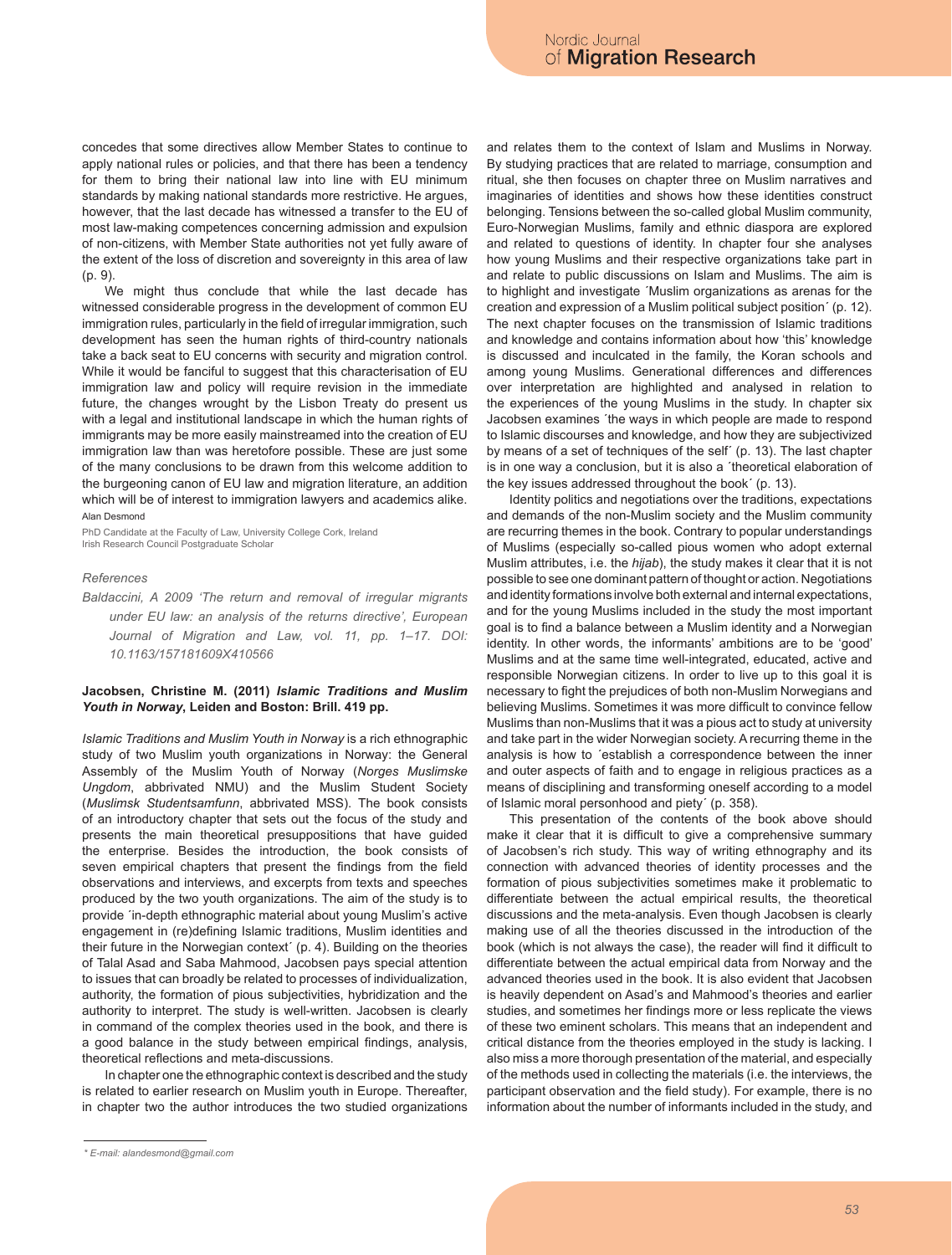informants' personal data are only presented very briefly. But these minor remarks aside, Jacobsen's study will contribute to empirical and theoretical discussions about Islam and Muslims in Europe and has great potential in contributing to the emerging field of studies highlighting the nexus between youth and religion.

Göran Larsson

Professor of Religious Studies, Department of Literature, History of Ideas and Religion, University of Gothenburg

**Johnson, Christopher H., Sabean, David Warren, Teuscher, Simon & Trivellato, Francesca (eds.) (2011)** *Transregional and Transnational Families in Europe and Beyond. Experiences Since the Middle Ages***, New York and Oxford: Berghahn Books. 362 pp.**

Public debates surrounding transnational families formed by migrants have become more heated in Europe in the recent years. Simultaneously, scholars of international migration have started to increasingly pay attention to family formation across national borders. This is a needed development in the field in which family migration has so far remained secondary to labor migration. However, despite this shift in the scholarly field, historical studies on transnational family formation are still few in number – a fact that contributes to the common conception that families that cross national borders are a new phenomenon in European societies (Waldis 2006: 8–10).

This is precisely the reason why *Transregional and Transnational Families in Europe and Beyond*, edited by Christopher H. Johnson, David Warren Sabean, Simon Teuscher, and Francesca Trivellato, all accomplished social historians, is a recommended read for scholars interested in families and kinship groups that extend beyond national and regional borders. The book is a collection of fourteen essays that focus on the ways geographically scattered families and kinship groups were created, maintained, and remolded in different parts of Europe (and, in some essays, in areas outside Europe but within its sphere of influence) from the Middle Ages to the twentyfirst century. With this broad brush, the book contributes to the rich historical literature on the family in European societies by adding a ´transregional and transnational´ perspective on a field typically characterized by studies situated in sedentary settings. The authors focus on three major themes: how power relations, authority, and discipline operated within kinship constellations; how the circulation and distribution of property mediated family relations; and how kinship structures changed in and responded to different historical transformations. These themes are discussed with varying depth in the essays, which are divided chronologically into two parts, the medieval and early modern period and modernity.

There are too many essays to be discussed in detail here, but they generally conform to the goals of the book, as spelled out in the introduction, written by Sabean and Teuscher. Together, the fourteen chapters paint a picture of transregional and transnational families that operated creatively, strategically, and, for the most part, cohesively when attempting to gain status and power, create beneficial private and public relations, and accumulate different kinds of resources from capital to information. The book is successful in bringing the study of kinship and the family out of the constraints of national histories. For decades, ´kinship´ was studied in non-Western, ´primitive´ societies, or if in the European context, it was associated with rural communities or urban working class (Franklin & McKinnon 2001: 8). However, the authors argue convincingly for the importance of kinship as a category of analysis also among elite groups and in time periods from the Middle Ages

to modern times. The essays included in the book clearly show that kinship relations played a central role in the organization of European societies and did not lose their meaning in transition to modernity. As Sabean and Teuscher point out in the introduction (p. 2), the study of kinship groups dispersed across Europe ´offers the possibility to reexamine European narratives (…) and transgress European boundaries´.

While the majority of the essays focus on Western Europe, they do cover an impressive breadth of locations, from India to the Caribbean. They mostly touch on elite members of European societies. While this is an understandable choice considering the aforementioned focus of European kinship studies on rural peasants and urban working class, a more varied look on different social classes would have been a welcomed addition. The essays also bring into focus different forms of kinship from the spiritual kinship of the Morovians of the eighteenth and nineteenth centuries (Mettele's essay) to elite political households in military patronage states, using the Egyptian Mamluks as an example (Piterberg's essay). The strongest essays in the collection discuss the main themes of the book in an insightful manner and use a rich array of archival sources. Johnson, for example, analyzes the genealogies of three intersecting families in eighteenth and nineteenth century France to offer an account of the emergence of the nation-state that departs from the traditional political, institutional, and ideological explanations. By analyzing the families' correspondence and journals, he shows how these families 'branched out into the nation' through marriage alliances, relationships to relatives within the nation (especially in Paris), and ambitious strategies to advance their economic, political, and social interests. In addition, Johnson, as well as some other authors such as Michaela Hohkamp, points to the pivotal role of women, usually married aunts or sisters, in the creation and development of kinship networks. Through their role as mediators in the family, the women ultimately became ´full participants in the process of nation building´, as Johnson puts it (p. 210).

In terms of geographical and temporal scope, as well as thematically, Jose C. Moya's chapter, which follows the introduction, seems somewhat disconnected from the other essays. Nevertheless, his account provides an important reminder of the problem when using the term ´transnational family´ in historical studies with a broad temporal scope, such as the one under discussion. Transnationality generally applies to the time period since the emergence of nation states; following this definition, as Moya puts it (p. 24), ´transnational families have existed at most for the last five centuries´. However, his genealogy of international families shows that the formation of families in the context of human migration is a phenomenon that extends from the Paleolithic era to the modern times – another important reminder for those engaged in discussions surrounding geographically scattered families today. This brings us to the question of why, exactly, the authors included the term ´transnational families´ in the title, whereas most of the essays do not actually use it (with some exceptions, such as the essays by Chamberlain and Rutten and Patel). Migration scholars have been criticized for using the term ´transnationalism´ too vaguely and uncritically, as a ´catch-all´ phrase. Similarly, in this book the use of the term ´transnational´ – as well as ´transregional´ – family lacks definitional precision.

On the whole, the book still offers a welcomed departure from the traditional, sedentary setting of studies of family relationships and kinship in Europe. The essays cover a great breadth of subjects, regions, and time periods. Anthologies can often be uneven and inconsistent, and the one under review is not entirely free of these shortcomings. Nevertheless, it serves as an important reminder of

*<sup>\*</sup> E-mail: goran.larsson@religion.gu.se*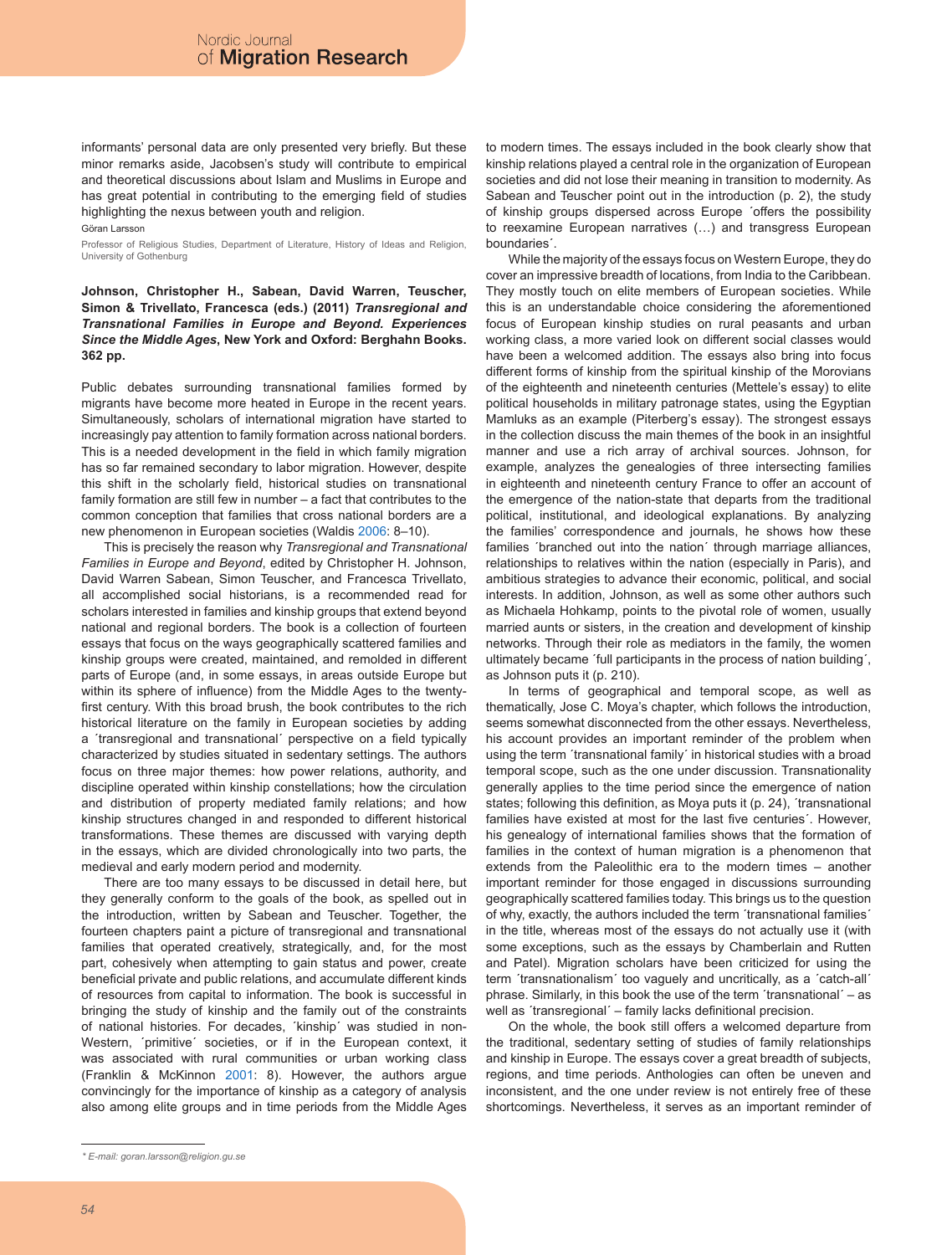how ideas regarding family, marriage, and kinship are constantly in flux. Therefore, in addition to the expected audience of social historians and historians of the family, it is a recommended read for all those interested in family formation and kinship networks crossing national or regional borders.

Johanna Leinonen

Post-doctoral researcher, Turku Institute for Advanced Studies, University of Turku

#### *References*

- *Franklin, S & McKinnon, S 2001 'Introduction: relative values: reconfiguring kinship studies', in Relative values: reconfiguring kinship studies, eds. S Franklin and S McKinnon, Duke University Press, Durham, NC.*
- *Waldis, B 2006 'Introduction: marriage in an era of globalization', in Migration and marriage: heterogamy and homogamy in a changing world, eds. B Waldis and R Byron, Lit, Zürich.*

## **Witalisz, Alicja (ed.) (2011)** *Migration, Narration, Communication: Cultural Exchanges in a Globalised World***, Frankfurt am Main: Peter Lang. 208 pp.**

The volume under review is a collective body of work that deals with aspects of identity, belonging and inter-cultural contact, from the perspective of literary, socio-linguistic and cultural studies. The book's editor, Alicja Witalisz, is a Poland based linguist who has specialized in English linguistics, aspects of language contacts and language loans. The volume is a compilation of sixteen papers: an outcome of the preparatory work, done by each of its authors for the ´Migration and Narration´ LLP (Lifelong Learning Program) ERASMUS Intensive Programme*.* The focus placed on language issues in contact is thus noticeable from the start.

The volume is divided into four, arguably interlinked sections and focusing on: the analysis of cultural identity and belonging as portrayed in literary works, the analysis of the cultural (re)presentation of humour, the approaches to language as a social construct, and the issue of student mobility as fostering European identity. On the book's back cover, the project is described to be ´an interdisciplinary discussion of the phenomenon of migration and mobility in the modern globalised world and their impact on multiple aspects of culture and communication.´ With such intended aims in mind, it is useful to look more closely at the composition and presentation of the papers themselves, as they are divided in the aforementioned sections.

The first section titled simply *Literature* is comprised of eight papers dealing with issues of migration and inter-cultural contact as they appear in popular literature. While all essays analyse specific and distinct bodies of modern literature, what seems to link these papers is their general focus on literary works that deal with consequences of cultural encounters: be it the distinct experiences of first and second generations immigrants, the clash between immigrant and host culture, the inner contradictions within individuals holding multiple national belongings or those who cannot find their place in either home or host countries. In all these papers, literature and poetry are introduced not only as simple descriptions of culture, but as additional means of counter-framing the most stereotypical assumption of what defines cultural identity. In this sense, authors and poets alike are introduced to us as contributing to literary discussions on the topic of cosmopolitan identity, immigrant belonging and

cultural diversity. Thus, albeit from different positions, all the papers in the first section focus on ways in which literary works (re)present contemporary and complex issues of cultural globalisation and intercultural communication.

The second section – titled *Migrating Humour* – moves the focus on a rather different topic: the intriguing link between humour and cultural studies. The three papers introduced here are a particularly interesting mix, since they deal with the analysis of humour in very different ways and in very different settings: looking at ways in which jokes shift, or as the author of the first paper puts it 'migrate' when adopted in different national contexts; analysing the visual, satirical representation of the 'other' in English and Portuguese journals regarding the colonial rivalry between the two countries; and the appreciation of humour in anti-proverbs in the case of Hungarian and American respondents. What is particularly interesting is that the papers introduced here are a mix not only of different approaches to humour but also of different methods to analyse it: on the one hand, the use of qualitative methods in the first two papers (critical and visual discourse analysis) and the use of quantitative methods in the third paper (a comparative overview of two national surveys concerning anti-proverbs and the correlations authors establish between appreciations of humour, ethnicity, age and sex). It thus provides readers with insight into the very diverse ways in which the link between culture and humour can be investigated, both thematically and methodologically.

The book's third section – *Language contacts and translation*  – moves more clearly, as its title also suggests, into the realm of socio-linguistics. It comprises four papers and, again, the mix between qualitative and quantitative methods points towards the volume's intended interdisciplinary approach. These four papers are linked together by the attention they all pay to language as a social construct: either by looking at how migration contributes to structural changes in the language migrants use, by questioning the validity of the linguistic globalization-cum-linguistic homogenization debate, by analysing the dominance of the English language in Internet slang or by investigating how translation of literary texts is never devoid of the influence and subjectivities of its translators. While the first section of the book reflectively dealt with how modern literature contributes to the study of cultural diversity, and while the second section introduced the importance of studying humour and its link to cultural studies, this third section's strength lies in its opening up discussions of linguistic diversity and linguistic globalisation in contemporary society.

The last part of the volume – *Erasmus mobility as modern European migration* – features only one paper, which looks specifically at the relation between the aforementioned educational programme and European identity. The assumed link between the two has in fact been one of the reasons behind the implementation of the Erasmus project in the first place and the paper elaborates on this issue by investigating the opinions of students who had taken part in educational exchange programmes. Although having an admittedly limited sample of respondents, the paper concludes that student mobility does contribute to, if not an enhanced European identity, then at least to a more open attitude in embracing cultural differences.

The volume under review is an arguably bold project, as it tries to go beyond the dominant academic takes on international migration, cross-cultural communication and cultural identity. By introducing us to approaches taken by literary scholars and linguists on these matters, all papers open up interesting discussions of cultural diversity, beyond the exclusive realm of sociology, anthropology, or political science. What the book lacks however is a more balanced

*<sup>\*</sup> E-mail: johlei@utu.fi.*